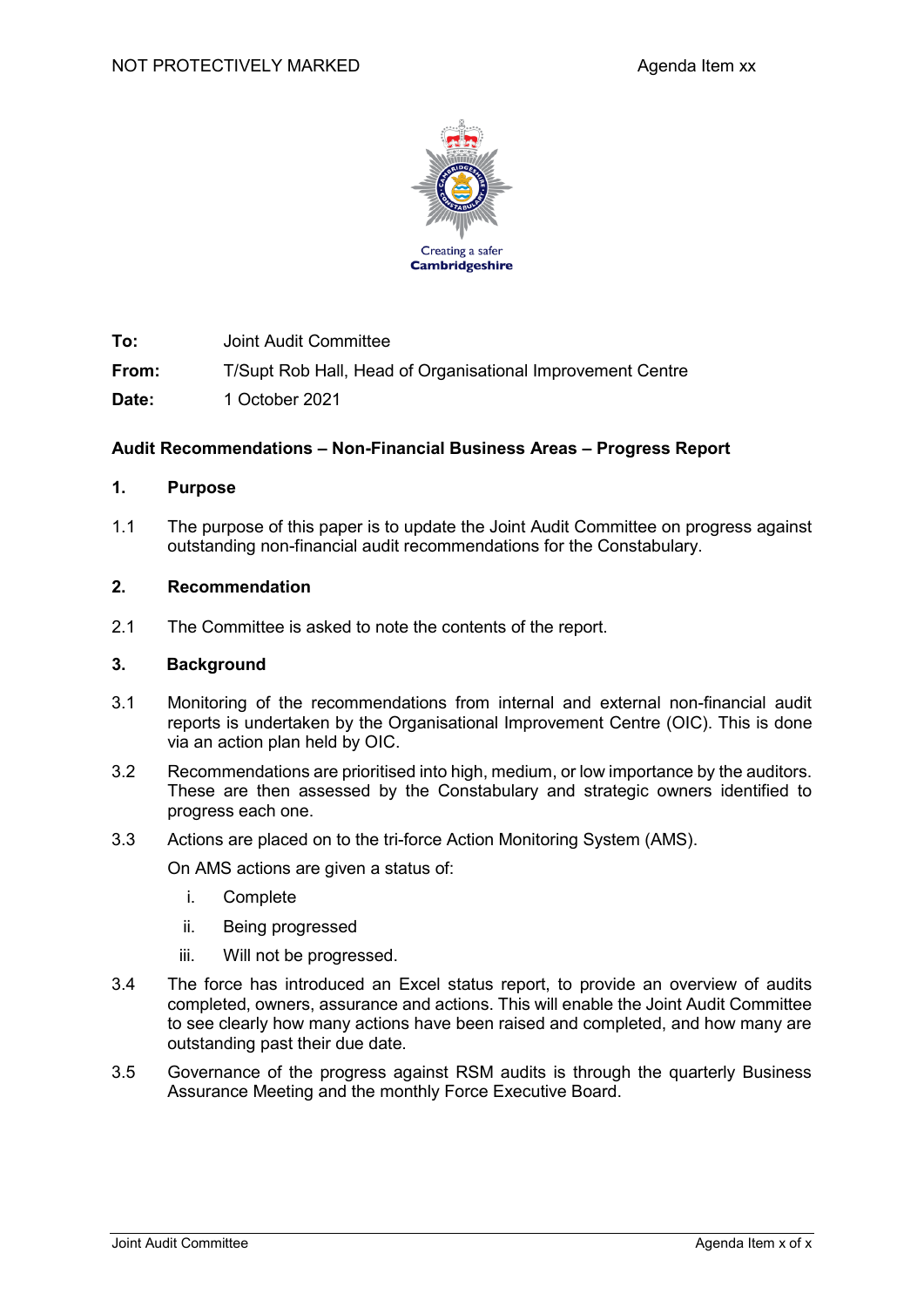# **4. Recent Audit Reports**

- 4.1. There have been no non-financial audit reports finalised during the period since the last Joint Audit Committee on 13 August 2021.
- 4.2 There are no outstanding high, medium or low priority actions outside their due date, which are not currently either part of a planned audit or internal review.
- 4.3 As requested at the previous Committee meeting, the following is an update of the Constabulary's priority actions arising from the Risk Management audit 2.21/22.

| Action                                                                                                                                                                                                                                                                                                    | Response                                                                                                                                                                                                                                                                                                                                                                                                                                                | Deadline               |
|-----------------------------------------------------------------------------------------------------------------------------------------------------------------------------------------------------------------------------------------------------------------------------------------------------------|---------------------------------------------------------------------------------------------------------------------------------------------------------------------------------------------------------------------------------------------------------------------------------------------------------------------------------------------------------------------------------------------------------------------------------------------------------|------------------------|
| As part of the review of<br>departmental level risks<br>including those on 4Risk<br>ratings will be challenged to<br>assess whether these are<br>scored appropriately.<br>LOW                                                                                                                             | Corporate and departmental risk severities are<br>challenged, where appropriate, as a matter of<br>course <i>i.e.</i> this is business as usual. An<br>example is on the HR register $-$ HR R 30,<br>where following update, the challenge was<br>raised that the severity should be reduced and<br>this was agreed. This action is complete,<br>subject to Risk Review Board (RRB) sign-off<br>on 18 October.                                          | 30<br>October<br>2021  |
| Risk, Issues and<br>Opportunities Policy and<br>Procedure will be made<br>widely available for<br>reference.<br>LOW                                                                                                                                                                                       | The Policy is already on the intranet. The<br>Procedure & Guide is too detailed to be of<br>benefit generally to officers and staff, but a<br>'one-pager' guide to controls and assurances<br>has been drafted for approval by RRB on 18th<br>October and is embedded in the updated<br>Policy draft, also for approval by RRB. If<br>approved on 18th, these will be uploaded to<br>the intranet. This action will then be complete.                   | 30<br>October<br>2021  |
| Guidance will be issued to<br>risk owners covering the<br>expectations when<br>documenting assurances.<br>Following this, assurances<br>noted on the 4risk system<br>will be updated to<br>comprehensively detail:<br>• The source of assurance.<br>• Justification for the level of<br>assurance. MEDIUM | The 'one-pager' guide to controls and<br>assurances has been drafted for approval by<br>RRB on 18th October.<br>The review of the risks and issues on 4risk is<br>well advanced with all risk/issue owners having<br>been consulted and write-ups commenced,<br>with ETA for first-round completion being the<br>end of October. Thereafter, a new schedule of<br>meetings will be introduced and in place before<br>the action deadline of 31/12/2021. | 31<br>December<br>2021 |

# **5. Current Status**

- 5.1 A full review of all outstanding internal non-financial audit actions was completed by OIC in June and presented to the quarterly Business Assurance Meeting (BAM) on 24 September 2021.
- 5.2 Recent actions and new actions arising out of recent audits have been placed onto AMS and a copy of the Excel status report is attached at Appendix 1.